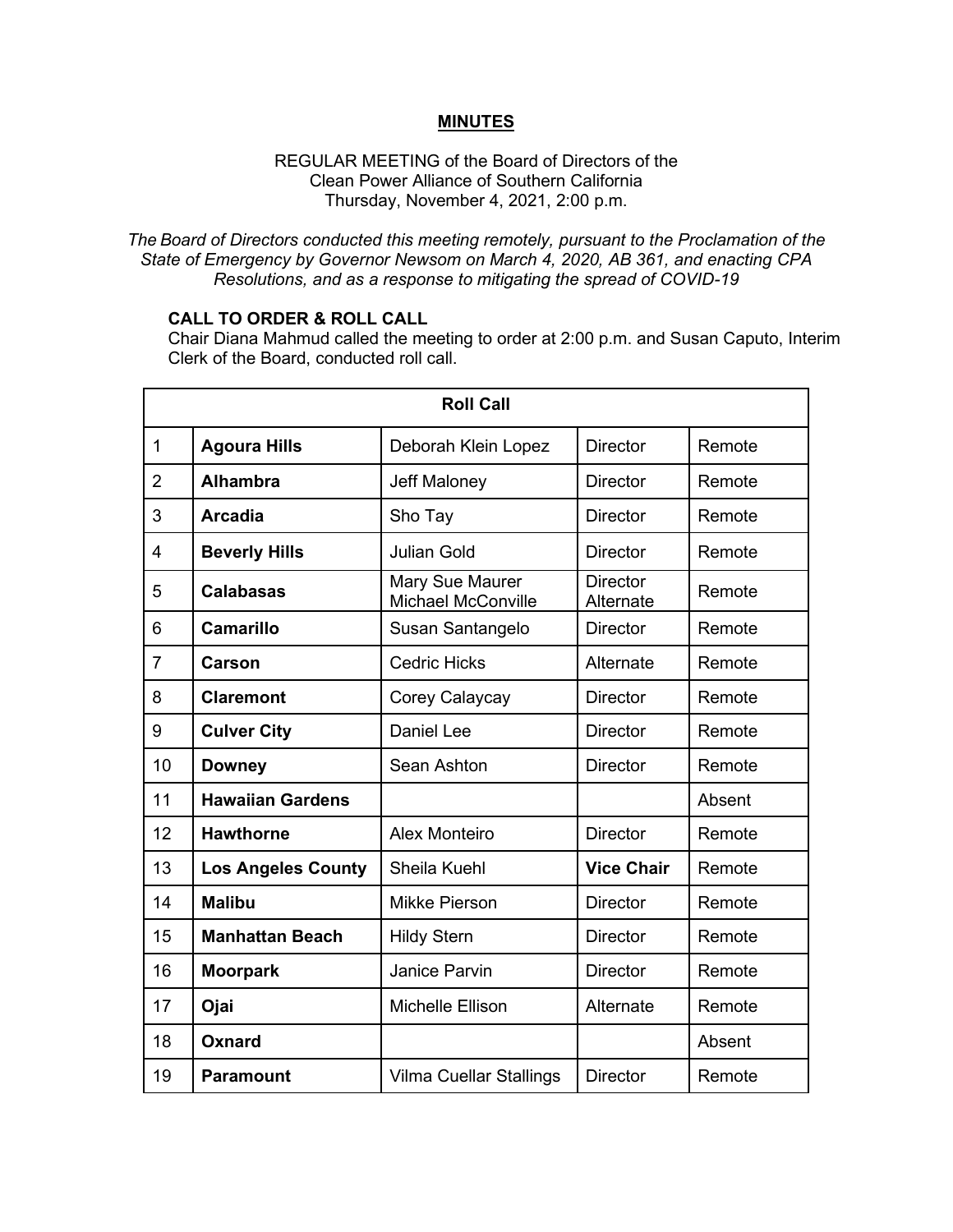| 20 | <b>Redondo Beach</b>         | <b>Christian Horvath</b> | <b>Director</b>   | Remote |
|----|------------------------------|--------------------------|-------------------|--------|
| 21 | <b>Rolling Hills Estates</b> | Steve Zuckerman          | <b>Director</b>   | Remote |
| 22 | <b>Santa Monica</b>          | Pam O'Connor             | Alternate         | Remote |
| 23 | <b>Sierra Madre</b>          | <b>Robert Parkhurst</b>  | <b>Director</b>   | Remote |
| 24 | <b>Simi Valley</b>           | <b>Ruth Luevanos</b>     | Director          | Remote |
| 25 | <b>South Pasadena</b>        | Diana Mahmud             | <b>Chair</b>      | Remote |
| 26 | <b>Temple City</b>           |                          |                   | Absent |
| 27 | <b>Thousand Oaks</b>         | <b>Bob Engler</b>        | <b>Director</b>   | Absent |
| 28 | <b>City of Ventura</b>       | Joe Yahner               | Alternate         | Remote |
| 29 | <b>Ventura County</b>        | <b>Linda Parks</b>       | <b>Vice Chair</b> | Remote |
| 30 | <b>West Hollywood</b>        | <b>Lindsey Horvath</b>   | <b>Director</b>   | Remote |
| 31 | <b>Westlake Village</b>      | Kelly Honig              | <b>Director</b>   | Remote |
| 32 | <b>Whittier</b>              |                          |                   | Absent |

All votes are unanimous unless otherwise stated.

# **GENERAL PUBLIC COMMENT**

No general public comment was received.

# **CONSENT AGENDA**

- 1. Adopt Resolution 21-11-021 Finding the Continuing Need to Meet by Teleconference Pursuant to Government Code Section 54953 (e)
- 2. Approve Minutes from October 7, 2021, Board of Directors Meeting
- 3. Approve and Authorize the Executive Director to Execute Amendment No. 2 to the Consulting Engineering Services Agreement with EcoMotion for a Not to Exceed (NTE) of \$292,575
- 4. Receive and File Community Advisory Committee Monthly Report

| <b>Motion:</b> | Director Parkhurst, Sierra Madre                     |
|----------------|------------------------------------------------------|
| Second:        | Director Pierson, Malibu                             |
| Vote:          | The consent agenda was approved by a roll call vote. |

# **CLOSED SESSION**

5. PUBLIC EMPLOYEE PERFORMANCE EVALUATION (Government Code Section 54957) Title: Executive Director and General Counsel

Nancy Whang, General Counsel, reported that no reportable action was taken by the Board of Directors.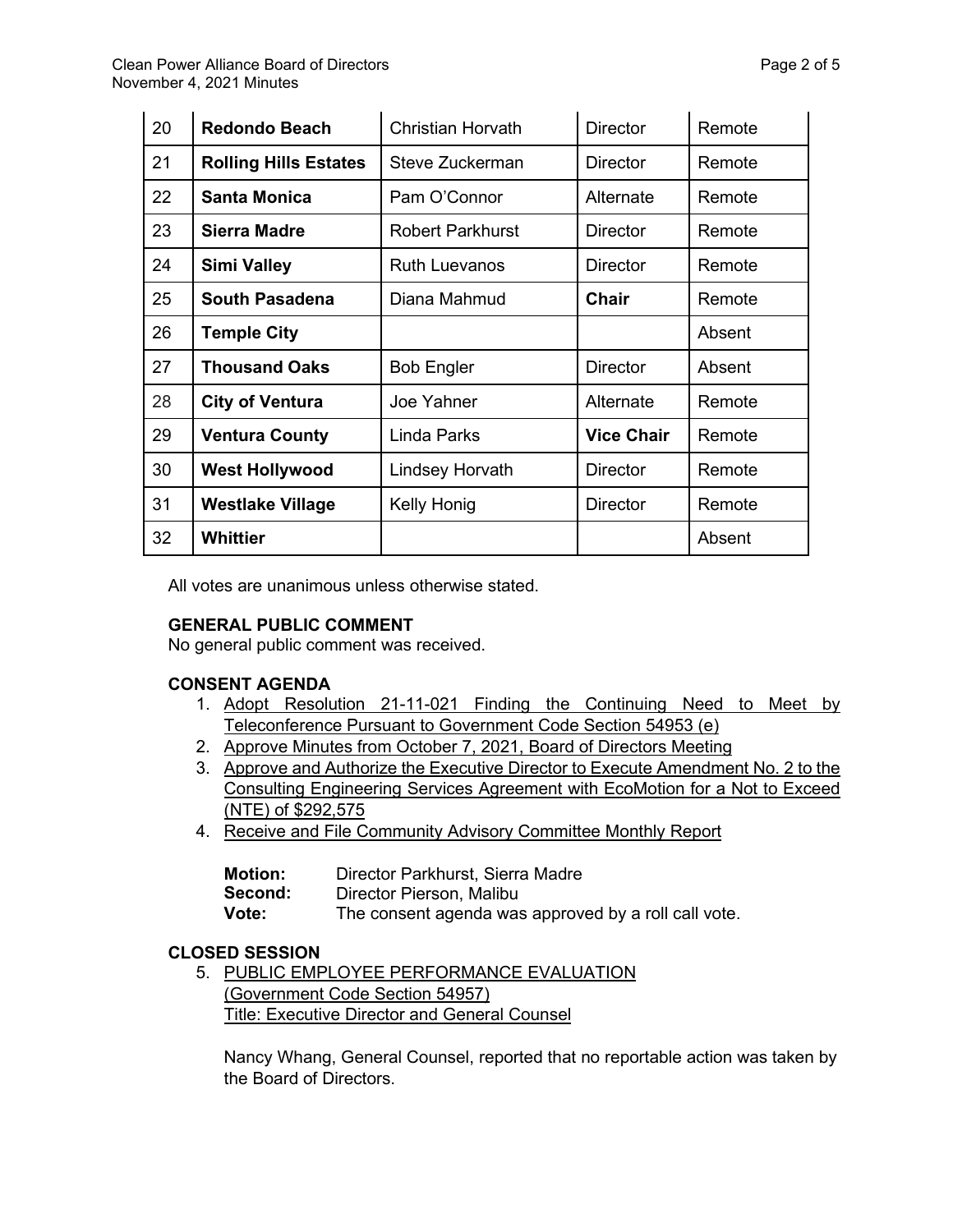## **REGULAR AGENDA**

6. Approve and Authorize the Board Chair to Execute the Employment Agreements with (a) The Executive Director at a Salary of \$369,600 with the Terms as Specified in the Attached Employment Agreement, and (b) the General Counsel at a Salary of \$287,500 with the Terms as Specified in the Attached Employment Agreement

Chair Mahmud provided a brief report of the item, noting that the proposed salaries would place both the Executive Director and General Counsel at the midpoints of their respective salary ranges.

Vice Chair Kuehl and Director Gold thanked Ted Bardacke, Executive Director, and Nancy Whang, General Counsel, for their work.

| <b>Motion:</b> | Director Gold, Beverly Hills             |
|----------------|------------------------------------------|
| Second:        | Director Horvath, Redondo Beach          |
| Vote:          | Item 6 was approved by a roll call vote. |

### 7. Approve Phase One of Clean Energy Workforce Development Investment Plan

Gina Goodhill, Policy Director, provided a presentation of the item. In 2019, the Mohave County Wind Farm, LLC committed to \$1 million over four years in workforce development efforts as part of its Power Purchase Agreement (PPA) with CPA. In December 2020, the Board directed staff to "green" existing jobs by providing training and resources that will give workers the skills necessary to facilitate building and transportation electrification. Staff presented two proposed programs that together would utilize the first two years of funding: (1) a Microgrid Maintenance Workforce Training Program and (2) a Sustainable Cybersecurity Training. The first program for consideration is through the Los Angeles Cleantech Incubator's (LACI) Advanced Prototyping Center (APC) fellowship program. Ms. Goodhill provided background on the APC fellowship and the Microgrid Program. It will provide participants with the skills to operate, deploy, and maintain solar + storage components and open career pathways in the field. CPA will have the option for additional cohorts after program evaluation. The second proposed program is through training centers in L.A. and Ventura Counties for students seeking to become IBEW/NECA certified electricians. Electrical apprentices have mandatory on-the-job training; work-based learning and mentorship. Additionally, CPA proposes cybersecurity apprenticeship training that expands existing electrical apprenticeships to address emerging smart cities and cybersecurity issues for building and transportation infrastructure and building automation. The training program will focus on training electricians to secure wiring, switching and control systems in smart infrastructure projects to build resilience. Lastly, Ms. Goodhill discussed the request for Board approval of Phase 1, directing staff to develop MOUs that will create metrics and measurables to evaluate program success; after program evaluation, including CAC feedback, Phase 2 will be brought back to the Board for consideration.

Director Lee encouraged interaction with the L.A. County Just Transition Task Force through out the development of the programs and emphasized the opportunities for participants, especially in cybersecurity, to interface or consult with CPA member agencies and provide education on advanced cybersecurity.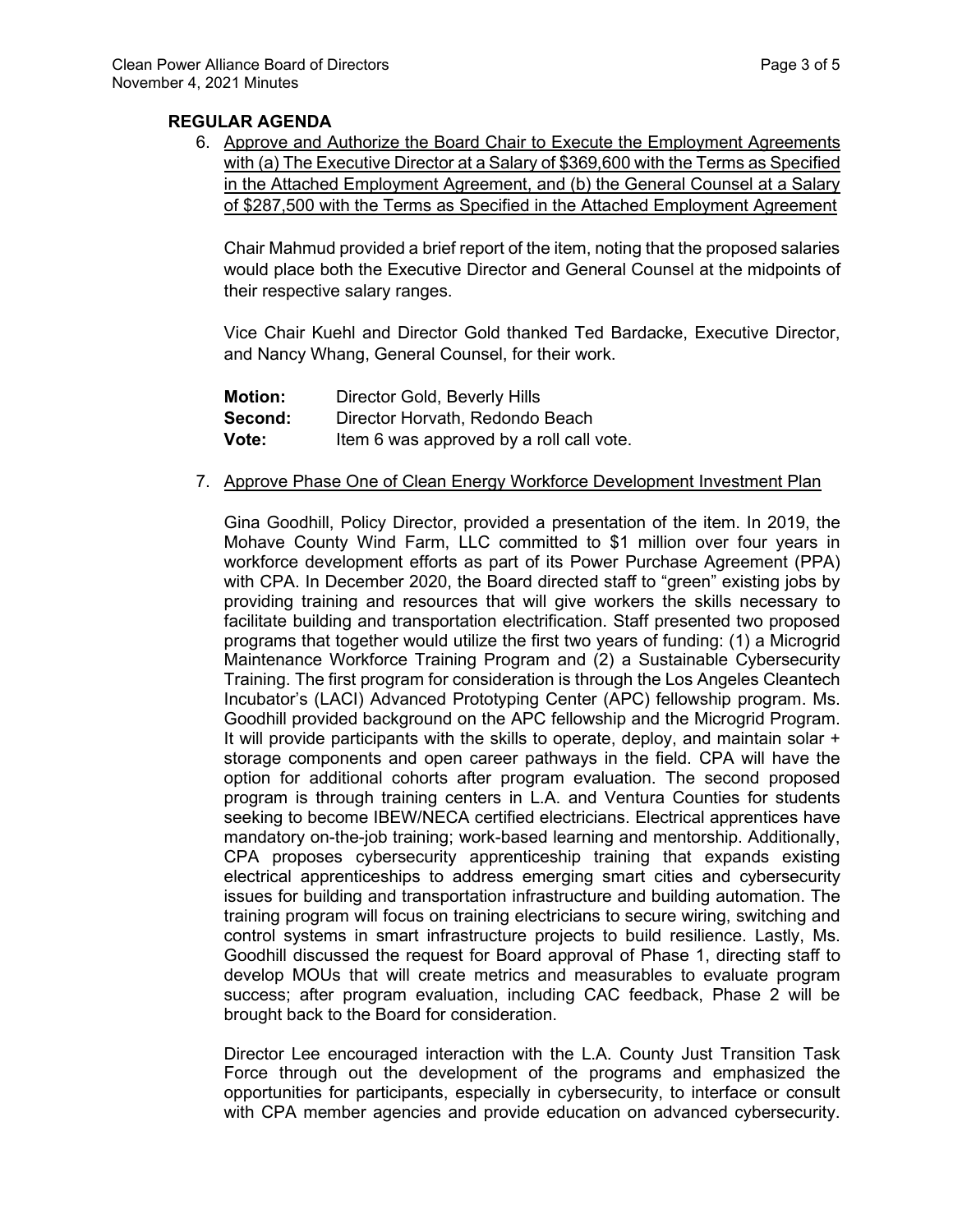Director Maurer suggested that the California Conservation Corps and Justice Reform Movement can provide further recruitment resources. Director Luevanos expressed enthusiasm for the program, especially its creation of opportunities in renewable energy; shared that the California Continuation Education Association and occupation centers would be ideal organizations to collaborate with. Vice Chair Parks added that these programs also address the need to train future electricians on reach codes.

In response to Director Engler's inquiry about the 74% of program participants who are gainfully employed or seeking further education, staff noted that the employment percentage is high for graduates who have a high school education and a certificate.

Maite Sanchez, Joe Sullivan, and King Moore provided public comment in favor of funding the programs.

| <b>Motion:</b> | Director Horvath, West Hollywood         |
|----------------|------------------------------------------|
| Second:        | Vice Chair Kuehl, Los Angeles County     |
| Vote:          | Item 7 was approved by a roll call vote. |

## 8. Receive Staffing Update

Mr. Bardacke discussed staffing, turnover, and CPA's approach to retain current staff and accelerate hiring. Turnover has impacted operations, morale, and workload; there has been an increase in costs for searching, onboarding, and training. Mr. Bardacke reviewed reasons for departure, including better salaries/opportunities, burnout, flexible schedule offerings, and other items related to COVID-19. CPA has offered extra pay for increased responsibility; is engaged in proactive outreach via an in-house HR manager and contracted recruiters; exploring expansion of remote work options; and planning ahead for organizational needs as opposed to fiscal year targeting. Mr. Bardacke reviewed new positions aimed at developing staff redundancy and noted more positions may be deemed necessary as CPA evaluates staffing needs. There will be a potential increase to the staffing budget of 2.5-3.5% in the current fiscal year (FY), to be addressed in the mid-year budget adjustment and the potential of annualized salary cost increase of approximately 12.5%, which would be addressed in the FY 2022/23 budget. Mr. Bardacke stated that both increases are manageable given CPA's fiscal position.

### **MANAGEMENT REPORT**

Mr. Bardacke shared highlights of the recent grand opening of the High Desert Solar + Storage Grand Opening; discussed the Calpine Community Benefits Program Grants; the CalCCA Annual Meeting; and noted that monthly dashboards will be distributed quarterly moving forward. Mr. Bardacke stated that SCE recently notified the CPUC that they expect to be under collected by \$700 million by endof-year, meaning that their rates were too low this year and they will have to make up the difference in next years' rates. Lastly, the components that make up the PCIA indicate that there will be a reduction in the PCIA for CPA customers in the first quarter of 2022. These factors will improve CPA's competitiveness.